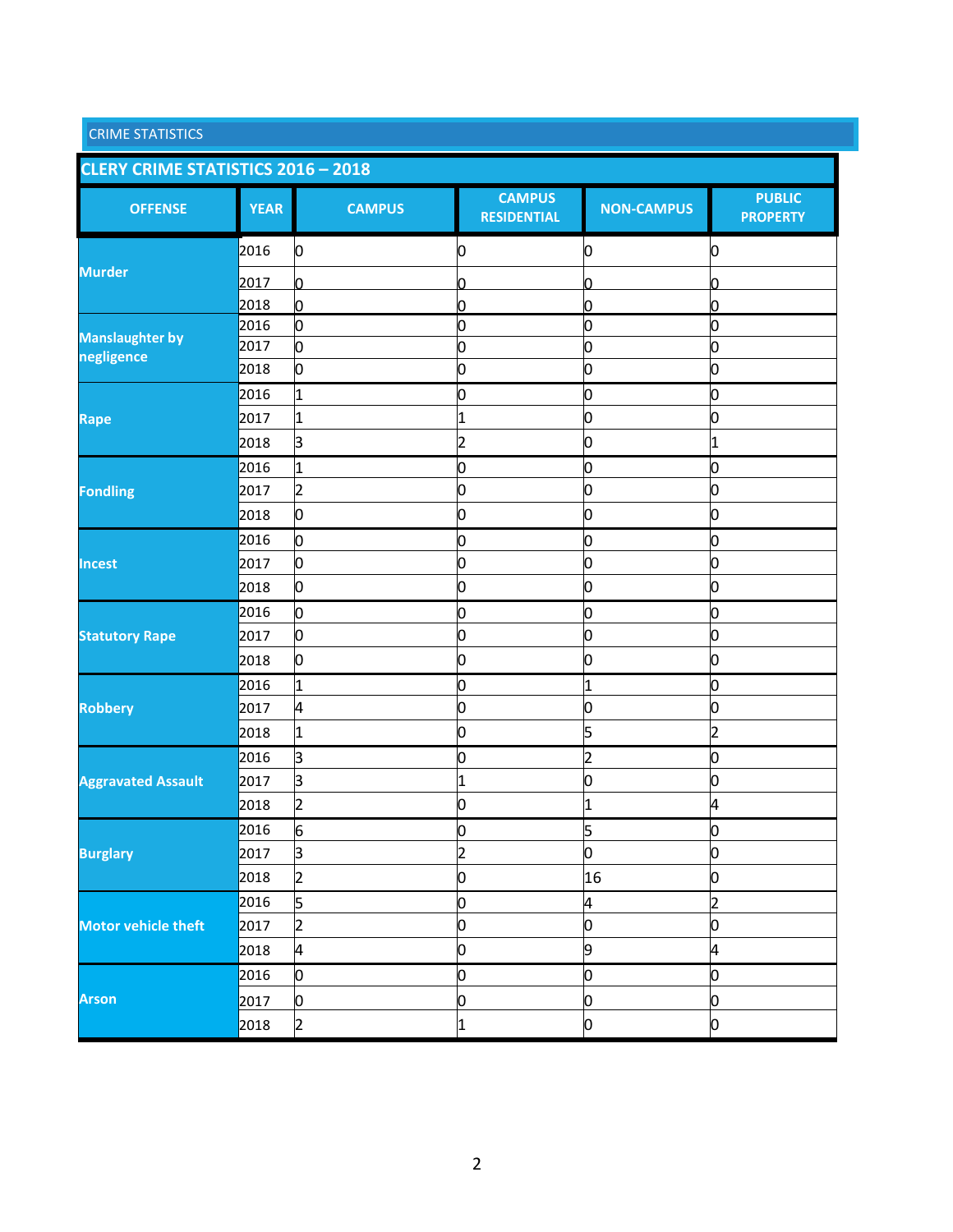## CRIME STATISTICS CONTINUED

| <b>OFFENSE</b>         | <b>YEAR</b> | <b>CAMPUS</b> | <b>CAMPUS</b><br><b>RESIDENTIAL</b> | <b>NON-CAMPUS</b> | <b>PUBLIC PROPERTY</b> |
|------------------------|-------------|---------------|-------------------------------------|-------------------|------------------------|
|                        | 2016        |               |                                     |                   |                        |
| <b>Dating Violence</b> | 2017        |               |                                     |                   |                        |
|                        | 2018        |               |                                     |                   |                        |
|                        | 2016        |               |                                     |                   |                        |
| Domestic Violence      | 2017        |               |                                     |                   |                        |
|                        | 2018        |               |                                     |                   |                        |
|                        | 2016        |               |                                     |                   |                        |
| <b>Stalking</b>        | 2017        |               |                                     |                   |                        |
|                        | 2018        |               |                                     |                   |                        |

| <b>OFFENSE</b>             | <b>YEAR</b> | <b>CAMPUS</b>  | <b>CAMPUS</b><br><b>RESIDENTIAL</b> | <b>NON-CAMPUS</b> | <b>PUBLIC PROPERTY</b> |
|----------------------------|-------------|----------------|-------------------------------------|-------------------|------------------------|
|                            | 2016        | 4              | n                                   | 0                 | З                      |
| Liquor law arrests         | 2017        | 5              |                                     | 0                 |                        |
|                            | 2018        | з              |                                     | 3                 | 2                      |
|                            | 2016        | 0              |                                     | 0                 |                        |
| Liquor law referrals       | 2017        |                |                                     | 0                 |                        |
|                            | 2018        | 1              |                                     | 0                 | 0                      |
|                            | 2016        | 6              |                                     |                   | 0                      |
| Drug law arrests           | 2017        | 4              |                                     | 0                 |                        |
|                            | 2018        | 2              |                                     | 3                 | 2                      |
|                            | 2016        | з              | ß                                   | ი                 |                        |
| Drug law referrals         | 2017        | 22             | 22                                  | 0                 |                        |
|                            | 2018        | 20             | 20                                  | 0                 | Ŋ                      |
|                            | 2016        | $\overline{2}$ |                                     | 0                 | 0                      |
| <b>Weapons law arrests</b> | 2017        | 1              |                                     | 0                 | 0                      |
|                            | 2018        | з              |                                     |                   | 0                      |
|                            | 2016        | З              | 3                                   | 0                 | О                      |
| Weapons law referrals      | 2017        |                |                                     | 0                 |                        |
|                            | 2018        |                |                                     |                   |                        |

| <b>OFFENSE</b>          | <b>YEAR TOTAL</b> |  |
|-------------------------|-------------------|--|
|                         | 2016              |  |
| <b>Unfounded Crimes</b> | 2017              |  |
|                         | 2018              |  |